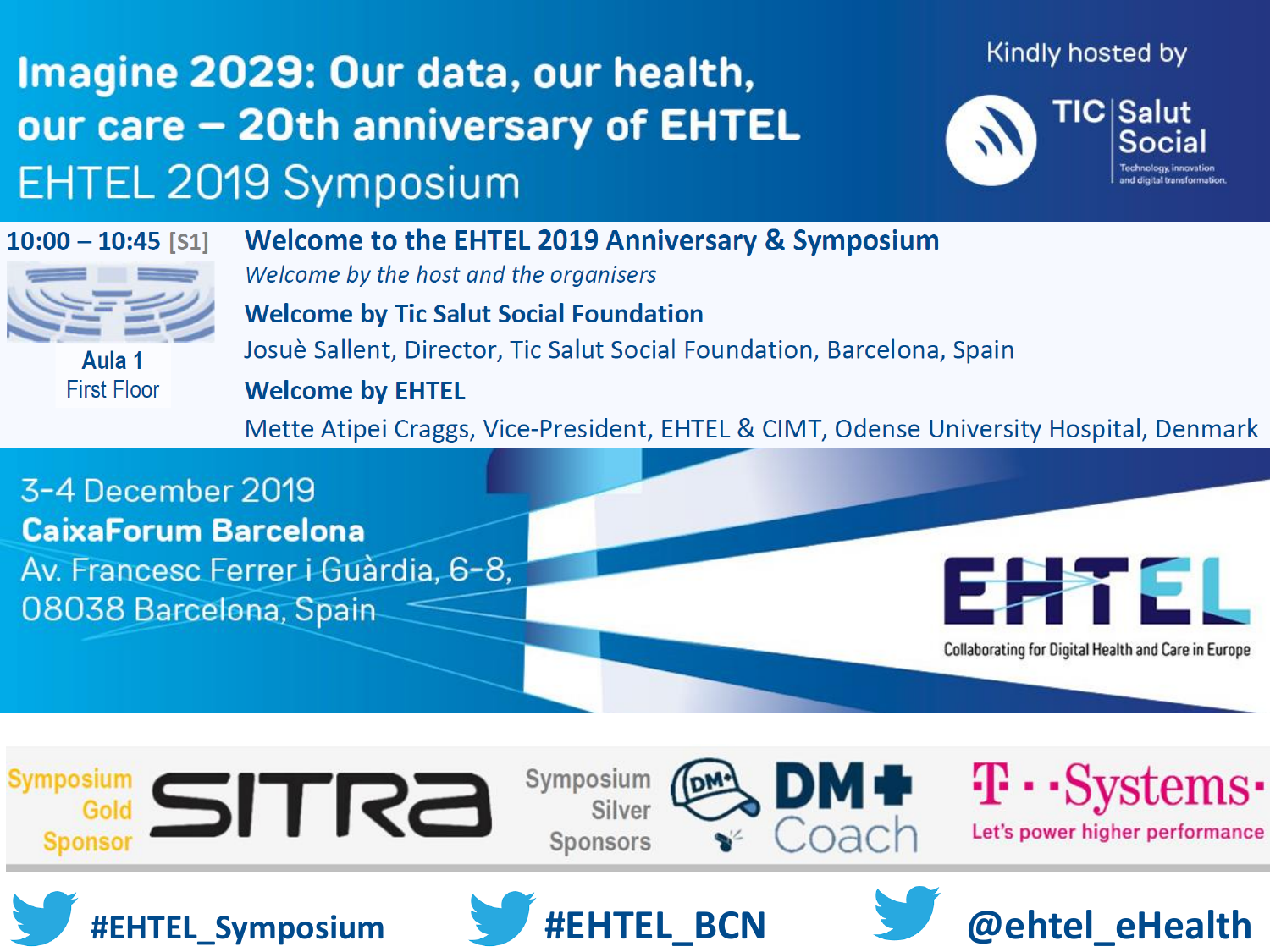

Collaborating for Digital Health and Care in Europe

## **20 years of existence**

Mette Atipei Craggs, Vice President Specialist EU Advisor, Centre for Innovative Medical Technology, Odense University Hospital, Denmark

**3 December 2019**

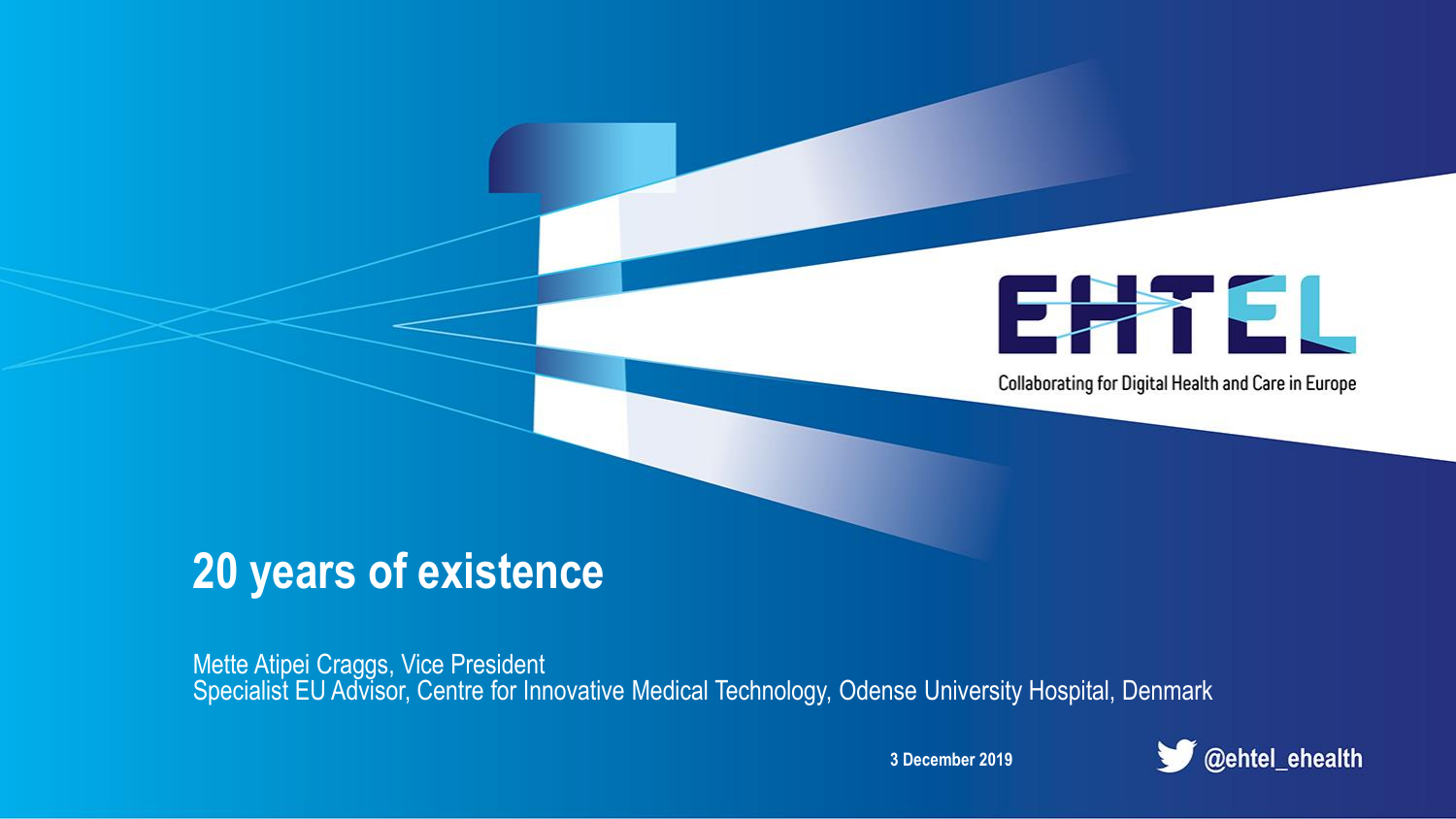### **The EHTEL Board of Directors**







Simona Abbro President

Siri Bjørvig **Treasurer** 

Mette A. Craggs Vice President



Josuè Sallent Gustav Söderlund Gianluca



Postiglione



Janne Rasmussen Peter Cuipers Rachelle Kaye







Giovanni Gorgoni

Vesa Jormanainen

Matteo Antonio Melideo



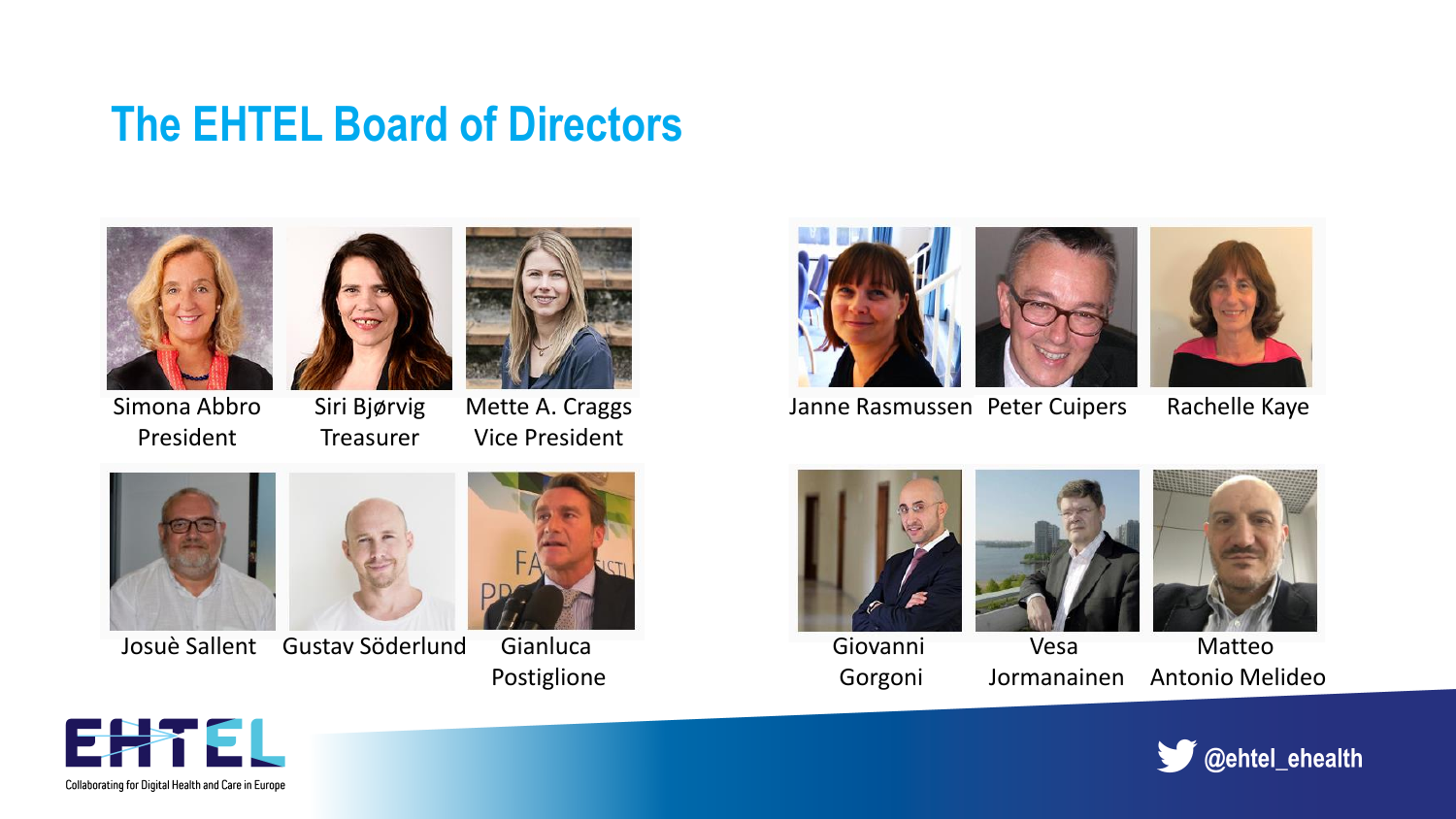### **EHTEL 20th anniversary video**



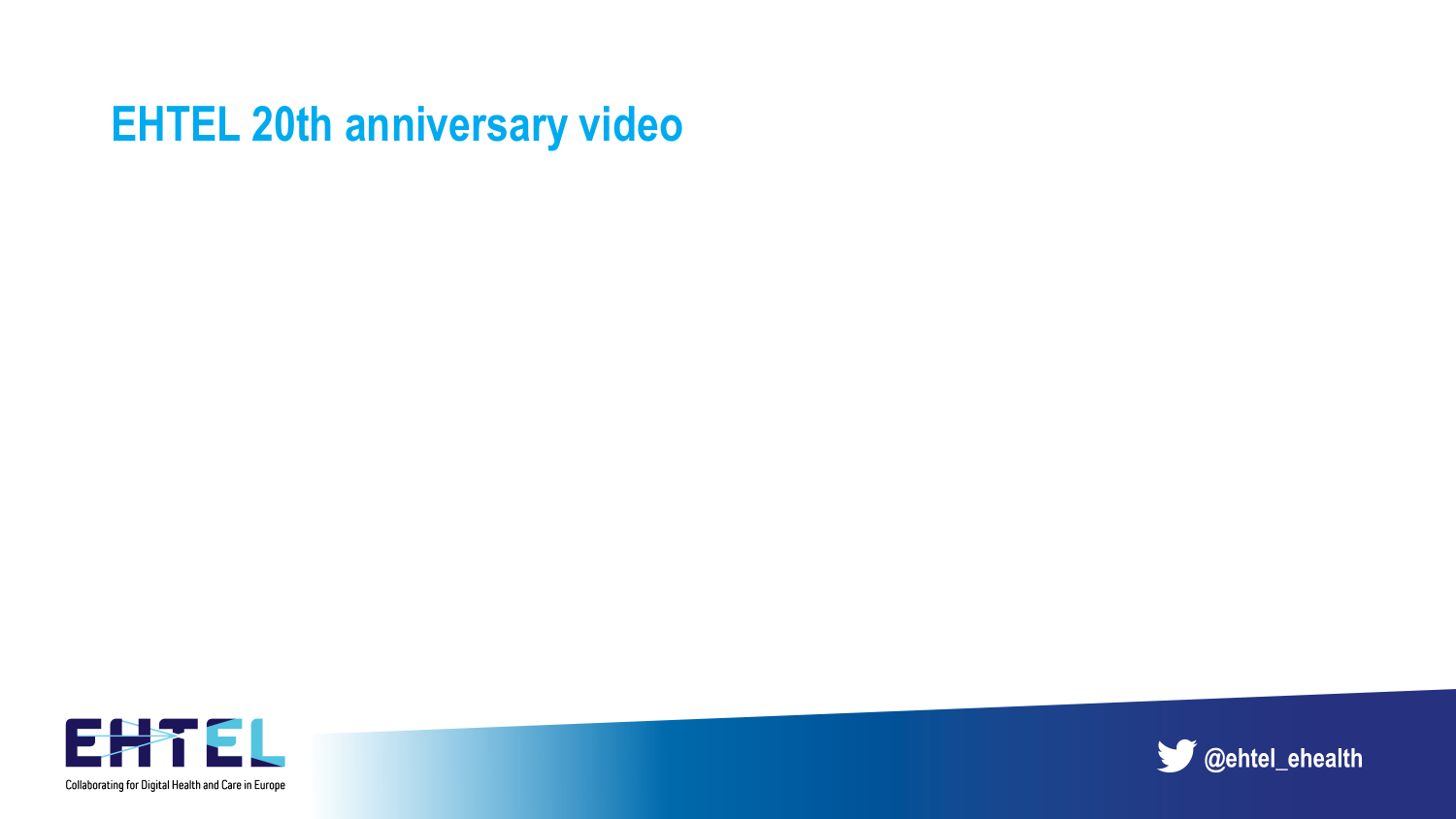## **EHTEL – mission and vision**

#### • *Vision:*

- Dedicated to looking ahead over a ten-year period to 2029
- Creation of innovation in the delivery of digital health and care solutions
- Transformation of health and social care

#### • *Aims and purpose:*

- To act as a pan-European multi-disciplinary organisation
- To explore the benefits, challenges, and opportunities brought by digital health in health and care
- To engage in strategic and relevant collaborations with many different stakeholder organisations

#### • *Mission:*

- To support European initiatives and policies
- To provide expert advice, educational services, and insights
- To support European projects
- To provide a networking platform for all sorts of stakeholders





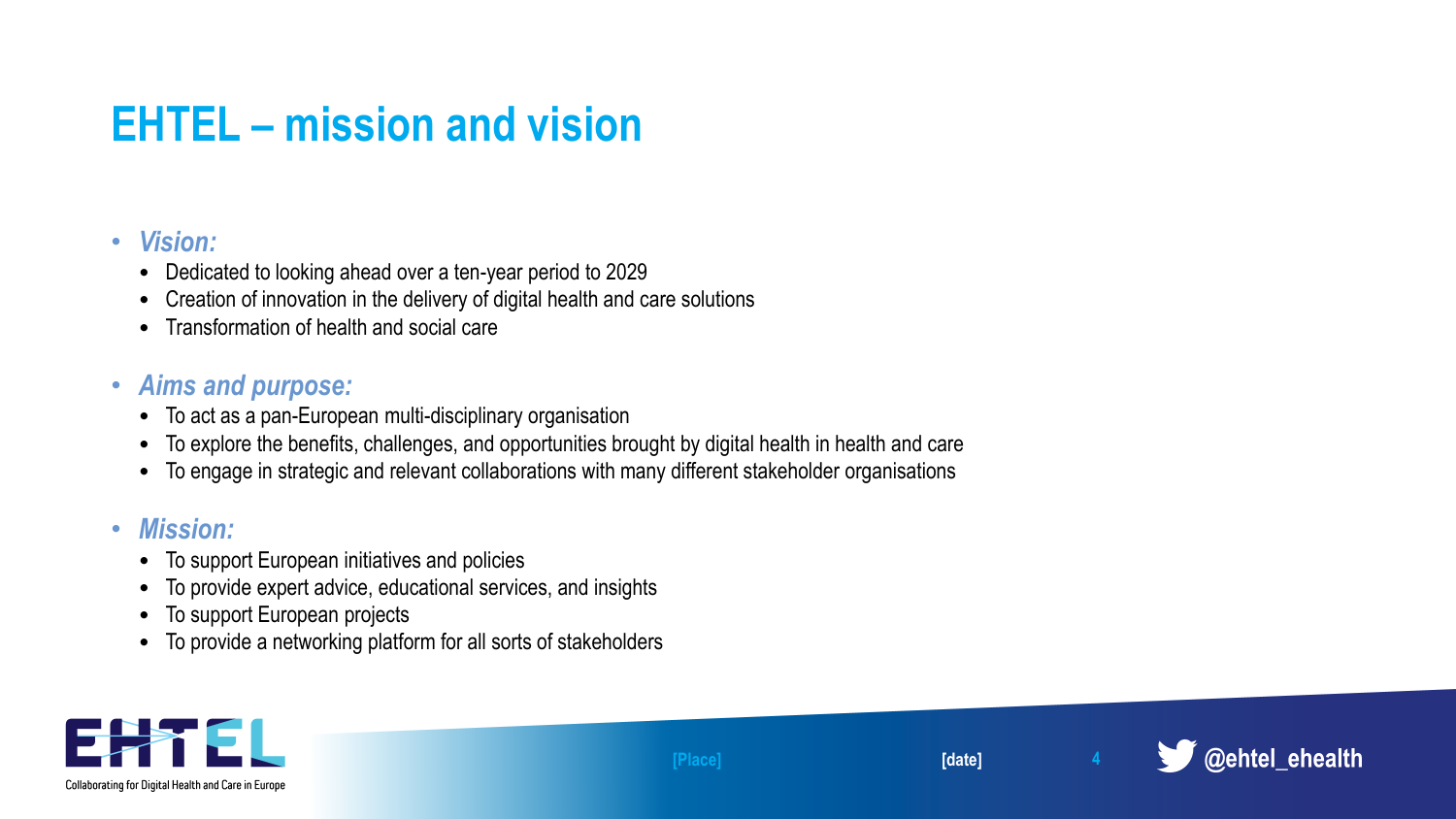# *"The best way to predict the future is to invent it"*

**- Dennis Gabor? Abraham Lincoln? Ilya Prigogine? Alan Kay? Steven Lisberger? Peter Drucker? Forrest C. Shaklee? Anonymous?**